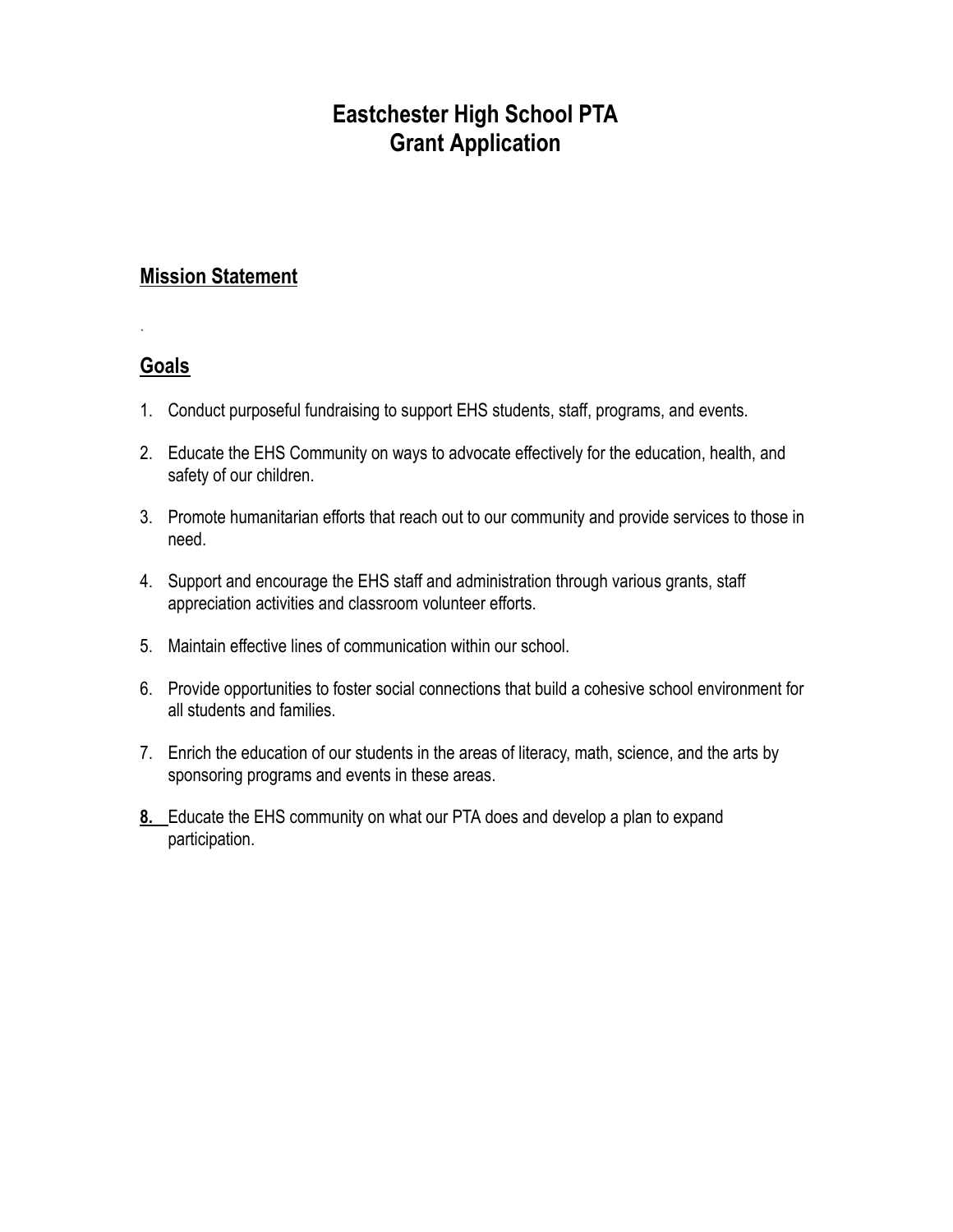## **Deadline for Applying for Grants:**

| <b>Grants Due</b>         | <b>Decision Made</b>                    |
|---------------------------|-----------------------------------------|
| December 31 <sup>st</sup> | <b>EHS PTA Board Meeting in January</b> |

The EHS PTA welcomes grant requests from the staff of Eastchester High School.

Our purpose is to help fund programs for students.

The EHS PTA funds grants for educational and enrichment programs affecting a large number of students both school and classroom wide. Funds should not be used for individuals.

Funds are limited and availability may vary from year to year.

The EHS PTA board of directors will review applications prior to them being voted on at a general meeting.

Grant applicants should be prepared to answer questions during this review process and at the general meeting.

Applications may be granted fully, asked to be re-written, be partially funded, put on hold or denied. Incomplete forms or forms without approval signatures will not be accepted.

Funds are granted based on a one-year commitment only.

Applications must be re-submitted each year and will be subject to funding availability and goals of the current board.

Grant applications must address at least one of our PTA's identified areas of focus as stated in our Mission Statement above (increased communication, student enrichment, increased parent involvement and reading enrichment programs).

Items purchased by the EHS PTA must remain on school property should the teacher become employed elsewhere.

Teachers should make arrangements to visit another PTA meeting later in the school year to share success of item/program with the board.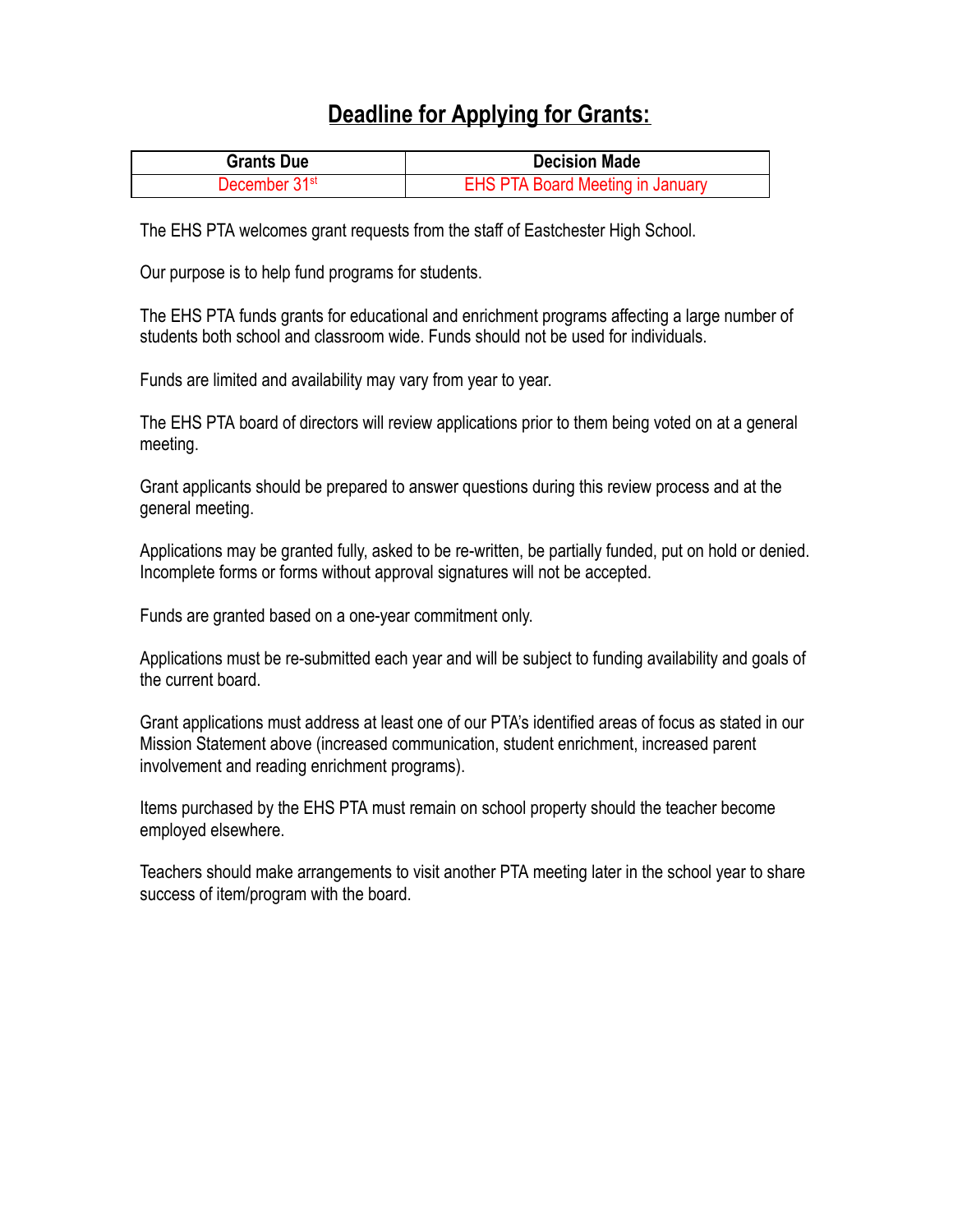### **Grants will be evaluated on the following criteria:**

- 1. In line with mission statement and goals.
- 2. Is funding available or earmarked for other programs.
- 3. Has similar program been funded this year.
- 4. Is it timely to spend funds now is the need more immediate than others.
- 5. Number of students affected.
- 6. Consideration of other sources of revenue.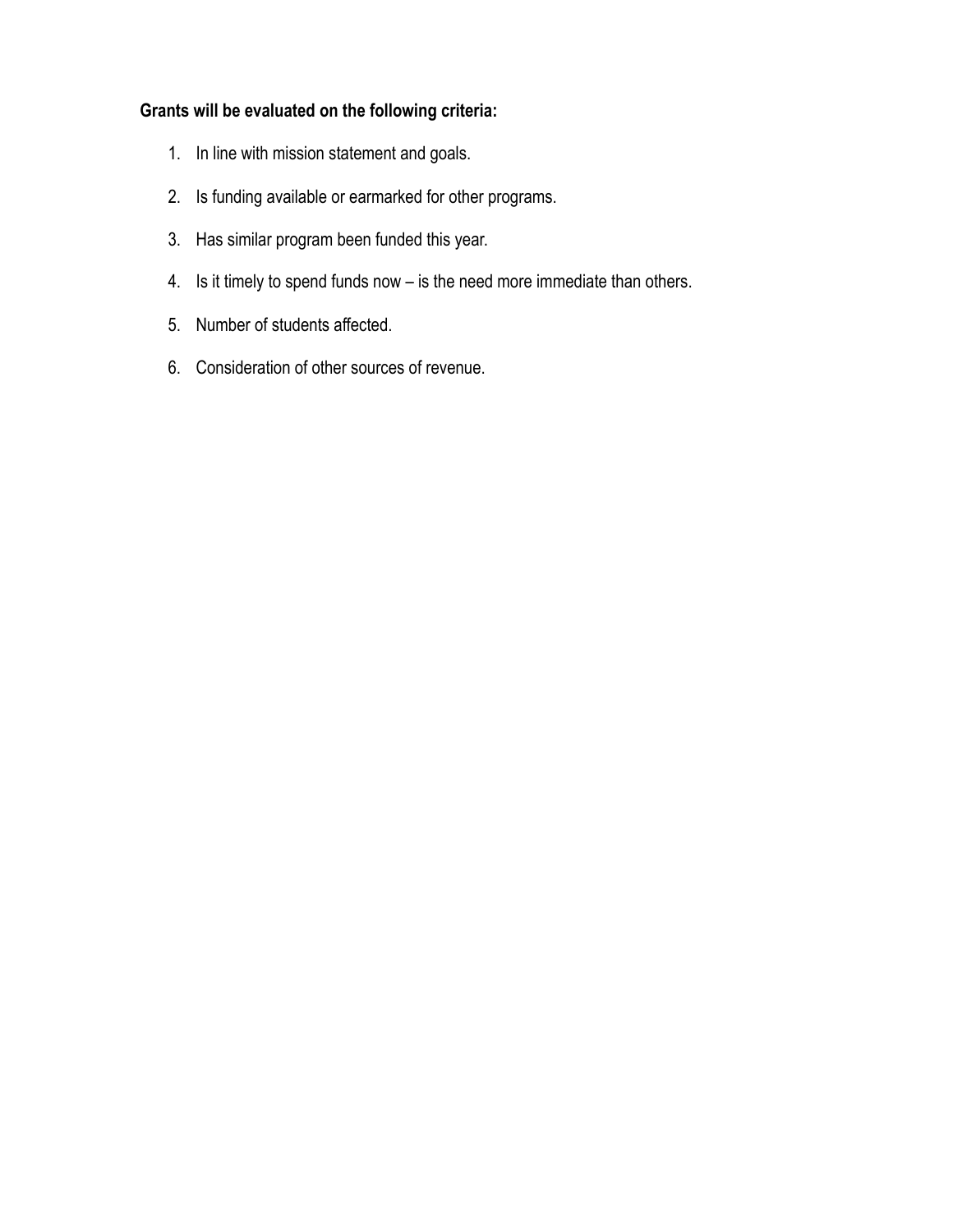# **EHS PTA Grant Application**

| Title of Application:                                                                                                                                                                                         |                                                                                                                      |
|---------------------------------------------------------------------------------------------------------------------------------------------------------------------------------------------------------------|----------------------------------------------------------------------------------------------------------------------|
| Name of Applicant(s)<br><u> 1989 - Johann Stoff, deutscher Stoff, der Stoff, der Stoff, der Stoff, der Stoff, der Stoff, der Stoff, der S</u>                                                                 |                                                                                                                      |
| Email:                                                                                                                                                                                                        |                                                                                                                      |
|                                                                                                                                                                                                               |                                                                                                                      |
| Cash Grant Request Amount:<br><u> 1989 - Johann Barn, fransk politik formuler (d. 1989)</u>                                                                                                                   |                                                                                                                      |
| Has this been reviewed with Principal for appropriate use of funds: Yes or No (Please circle one)                                                                                                             |                                                                                                                      |
| Have other funding sources been explored: Yes or No (Please circle one)                                                                                                                                       |                                                                                                                      |
|                                                                                                                                                                                                               |                                                                                                                      |
|                                                                                                                                                                                                               |                                                                                                                      |
|                                                                                                                                                                                                               |                                                                                                                      |
| Signature indicates that all other sources of funding have been exhausted and that the<br>principal approves of the item being requested and will accept it on behalf of the school.                          |                                                                                                                      |
| Grant has been reviewed by Board of Directors: __________________________________                                                                                                                             |                                                                                                                      |
| Comments:<br><u> 1989 - Johann Harry Harry Harry Harry Harry Harry Harry Harry Harry Harry Harry Harry Harry Harry Harry Harry</u>                                                                            |                                                                                                                      |
| Project pertains to: (circle all that apply) – Literacy, Science, History, Technology, Math, Social Studies,<br>Arts, Music, Physical Education, Other - please explain:                                      | <u> 1980 - Jan Samuel Barbara, margaret e populari e populari e populari e populari e populari e populari e popu</u> |
| Circle the grade levels this project affects: $9, 10, 11, 12$ – please explain:                                                                                                                               |                                                                                                                      |
| How many children will this affect?                                                                                                                                                                           |                                                                                                                      |
| Please provide a brief description of your grant request and explain how this grant will enhance the<br>1.<br>education process by filling unmet needs in instructional programs or student enrichment and/or |                                                                                                                      |
| 2.<br>How will this integrate into the school's curriculum?                                                                                                                                                   | <u> 1989 - Andrea Stadt, fransk politik (d. 1989)</u>                                                                |